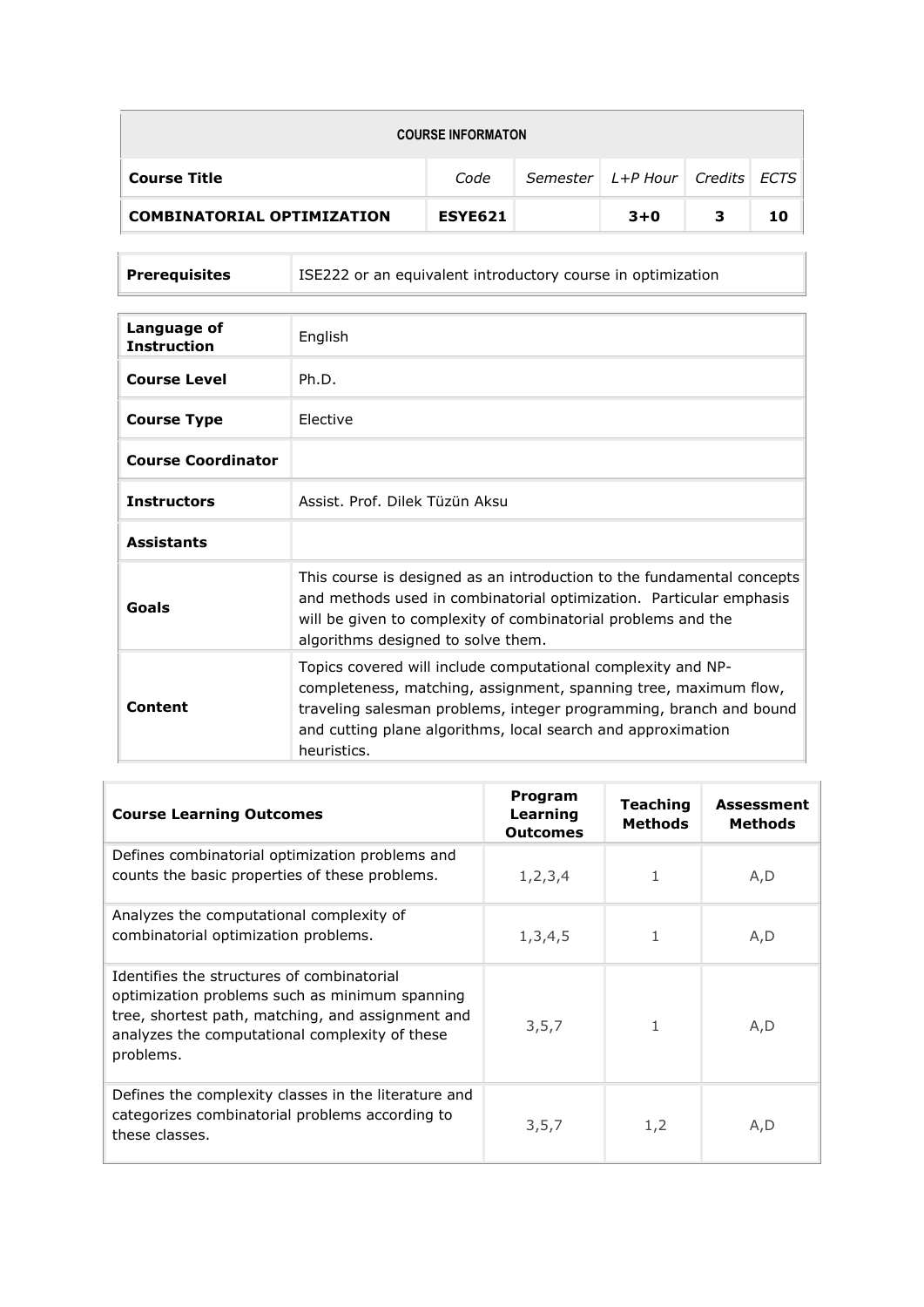| Solves the combinatrial problems in class P using<br>polynomial algorithms in the literature.                                                    | 3,5,7,12    | 1.2 | A.D |
|--------------------------------------------------------------------------------------------------------------------------------------------------|-------------|-----|-----|
| Solves problems in class NP using approaches such<br>as cutting plane, branch and bound, branch and<br>cut, column generation, and local search. | 3, 5, 7, 12 | 1.2 | A.D |

| Teaching<br>Methods:   | 1: Lecture, 2: Paper Discussion, 3: Lab, 4: Case-Study |
|------------------------|--------------------------------------------------------|
| Assessment<br>Methods: | A: Testing, B:Paper Summary, C: Homework, D: Project   |

| <b>COURSE CONTENT</b> |                                                                            |                        |  |  |
|-----------------------|----------------------------------------------------------------------------|------------------------|--|--|
|                       | <b>Week Topics</b>                                                         | <b>Study Materials</b> |  |  |
| $\mathbf{1}$          | INTRODUCTION TO COMBINATORIAL OPTIMIZATION                                 | Textbook               |  |  |
| 2                     | MINIMUM SPANNING TREES                                                     | Textbook               |  |  |
| 3                     | <b>SHORTEST PATHS</b>                                                      | Textbook               |  |  |
| $4 - 5$               | <b>MAXIMUM FLOW PROBLEMS</b>                                               | Textbook               |  |  |
| $6 - 7$               | MIN-COST FLOW PROBLEMS                                                     | Textbook               |  |  |
| 8                     | MIDTERM EXAM                                                               | Textbook               |  |  |
| 9                     | <b>BI-PARTIDE MATCHING PROBLEMS</b>                                        | Textbook               |  |  |
| 10                    | <b>GENERAL MATCHING PROBLEMS</b>                                           | Textbook               |  |  |
| 11                    | COMPUTATIONAL COMPLEXITY                                                   | Textbook, Article      |  |  |
| 12                    | <b>NP-COMPLETENESS</b>                                                     | Textbook, Article      |  |  |
| 13                    | THE TRAVELING SALESMAN PROBLEM (MATHEMATICAL<br>PROGRAMMING BASED METHODS) | Textbook               |  |  |
| 14                    | THE TRAVELING SALESMAN PROBLEM (HEURISTICS)                                | Textbook               |  |  |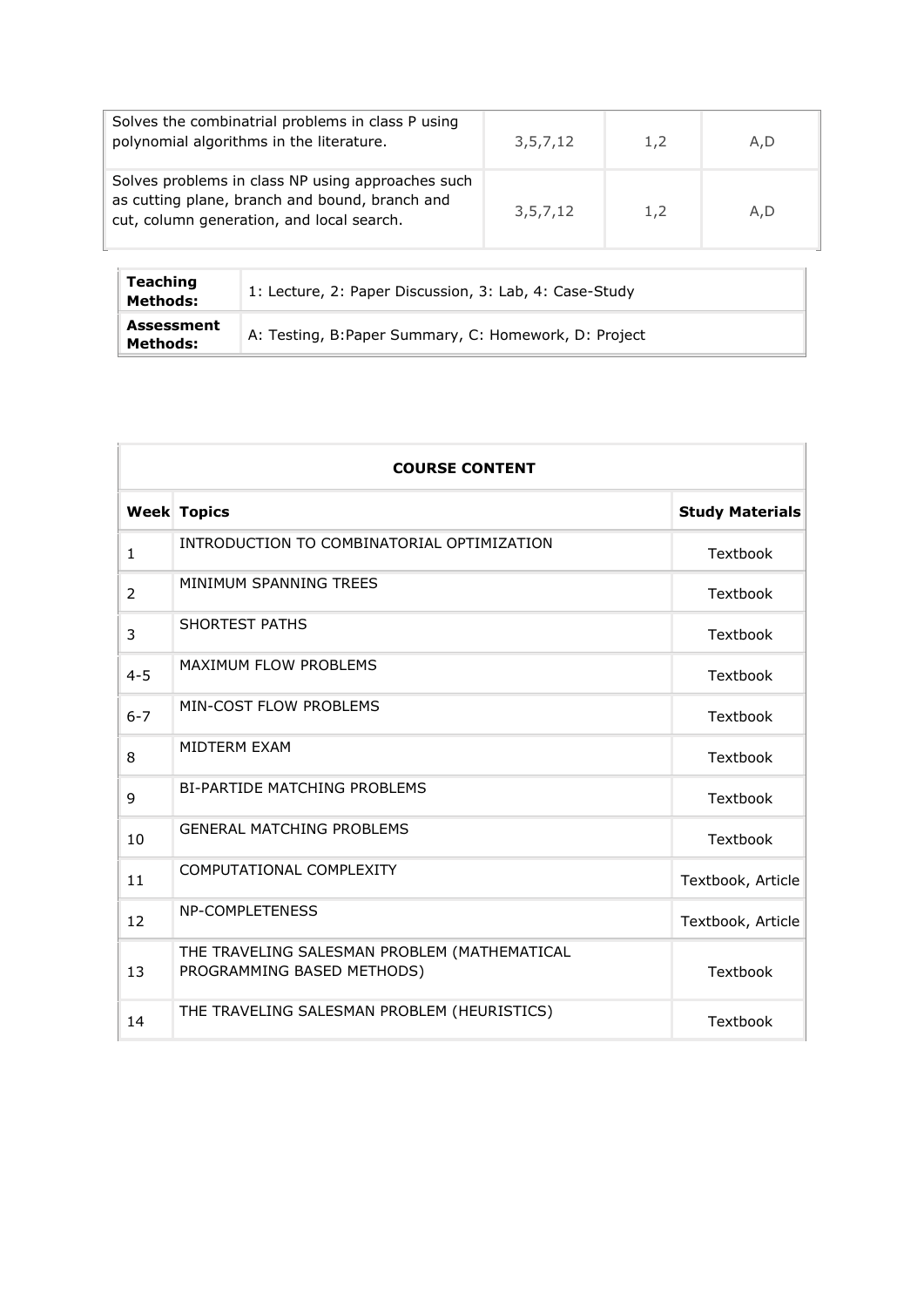| <b>RECOMMENDED SOURCES</b>                                                                                                        |                                                                                                                                                                                                                                                                                                         |  |  |
|-----------------------------------------------------------------------------------------------------------------------------------|---------------------------------------------------------------------------------------------------------------------------------------------------------------------------------------------------------------------------------------------------------------------------------------------------------|--|--|
| Combinatorial Optimization<br>Textbook<br>W.J. Cook, W.H. Cunningham, W. R. Pulleyblank, A. Schrijver<br>Wiley-Interscience, 1997 |                                                                                                                                                                                                                                                                                                         |  |  |
| <b>Additional Resources</b>                                                                                                       | Combinatorial Optimization: Algorithms and Complexity<br>C.H. Papadimitriou, K. Steiglitz, Dover, 1998.<br>A First Course in Combinatorial Optimization<br>J. Lee, Cambridge University Press, 2004.<br>Integer and Combinatorial Optimization<br>L.A. Wolsey, G.L. Nemhauser, Wiley-Interscience, 1999 |  |  |

|                    | <b>MATERIAL SHARING</b>          |
|--------------------|----------------------------------|
| <b>Documents</b>   | Computational complexity article |
| <b>Assignments</b> | Homework 1-4                     |
| Exams              | Midterm exam, final exam         |

| <b>ASSESSMENT</b>                                                   |               |                   |  |  |
|---------------------------------------------------------------------|---------------|-------------------|--|--|
| <b>IN-TERM STUDIES</b>                                              | <b>NUMBER</b> | <b>PERCENTAGE</b> |  |  |
| Mid-terms                                                           |               | 38.5              |  |  |
| Assignment                                                          | 4             | 46.0              |  |  |
| Attendance and participation                                        | 1             | 18.5              |  |  |
| <b>Total</b>                                                        |               | 100               |  |  |
| <b>CONTRIBUTION OF FINAL EXAMINATION TO OVERALL</b><br><b>GRADE</b> |               | 35                |  |  |
| <b>CONTRIBUTION OF IN-TERM STUDIES TO OVERALL</b><br><b>GRADE</b>   |               | 65                |  |  |
| <b>Total</b>                                                        |               | 100               |  |  |

| <b>COURSE CATEGORY</b> | Expertise/Field Courses |
|------------------------|-------------------------|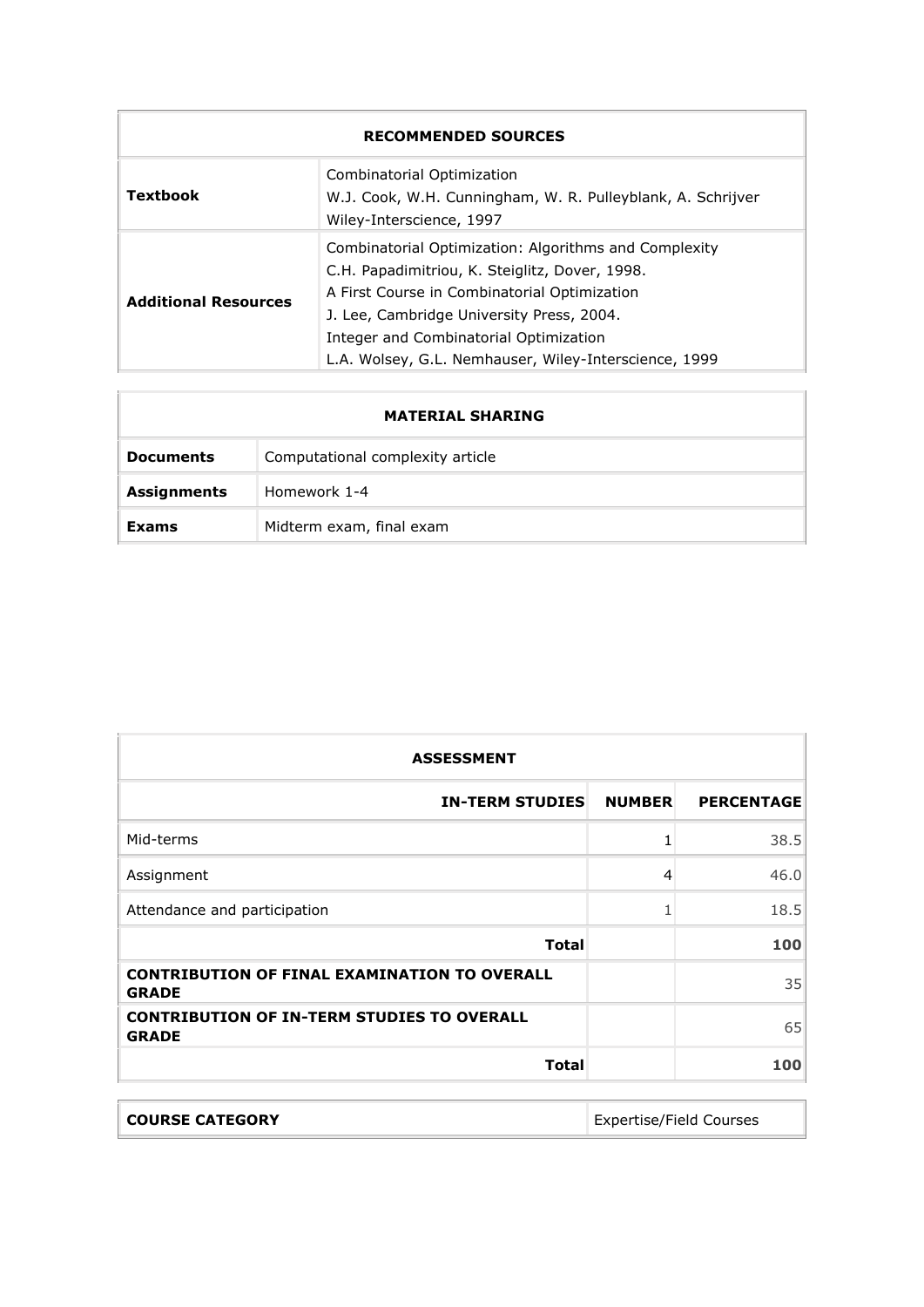|                              | <b>COURSE'S CONTRIBUTION TO PROGRAM</b>                                                                                                                                                                              |  |              |          |  |          |
|------------------------------|----------------------------------------------------------------------------------------------------------------------------------------------------------------------------------------------------------------------|--|--------------|----------|--|----------|
| No Program Learning Outcomes |                                                                                                                                                                                                                      |  | Contribution |          |  |          |
|                              |                                                                                                                                                                                                                      |  |              | 12345    |  |          |
| 1                            | Ability to reach knowledge in breadth and depth through scientific research<br>in Systems Engineering field; to have extensive knowledge about current<br>techniques and procedures together with their constraints. |  |              | x        |  |          |
| 2                            | Ability to complement and apply knowledge by scientific methods utilizing<br>limited or missing data; to use knowledge in different disciplines effectively<br>by blending them.                                     |  |              | x        |  |          |
| 3                            | Ability to formulate Systems Engineering problems; to develop novel and<br>original ideas and procedures for their solutions and to use innovative<br>procedures in solutions.                                       |  |              |          |  | X        |
| 4                            | Awareness of new and developing applications in Systems Engineering;<br>ability to investigate and learn these applications when required.                                                                           |  |              | <b>X</b> |  |          |
| 5                            | Ability to design and apply analytical, and modeling and experimental based<br>research; to solve and interpret complex situations encountered in this<br>process.                                                   |  |              |          |  | <b>X</b> |
| 6                            | Ability to lead multi-disciplinary teams; to develop solution approaches in<br>complicated situations and to take responsibility.                                                                                    |  |              |          |  |          |
| 7                            | Ability to develop novel and/or original ideas and methods; to develop<br>innovative solutions for the design of systems, parts or the processes.                                                                    |  |              |          |  | X        |
| 8                            | Ability to communicate orally or in writing the process and the results of<br>Systems Engineering studies systematically and openly in national or<br>international platforms.                                       |  |              |          |  |          |
| 9                            | Ability to master a foreign language (English) at the European Language<br>Portfolio B2 General Level to communicate orally or in writing.                                                                           |  |              |          |  |          |
|                              | Ability to recognize social, scientific and ethical values in the process of<br>10 collection, interpretation and publishing of data, and in all professional<br>activities.                                         |  |              |          |  |          |
| 11                           | Ability to visualize social and environmental dimensions of Systems<br>Engineering applications and to observe these dimensions in professional<br>practice.                                                         |  |              |          |  |          |
| 12                           | Ability to develop appropriate methodology and procedures for the modeling,<br>improvement, control and design of complex systems for a specified target.                                                            |  |              |          |  | X        |